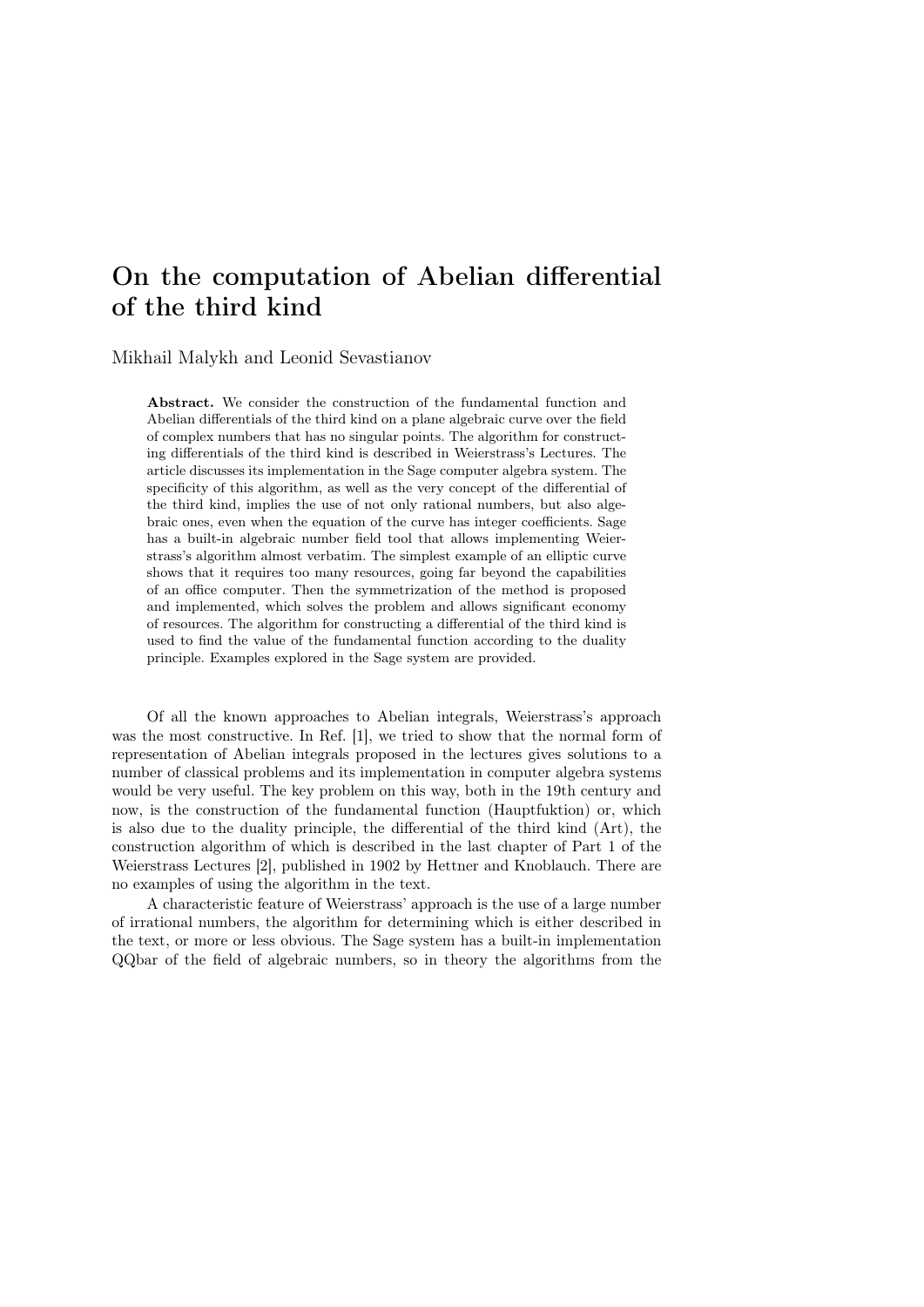Lectures can be implemented as written. However, in practice, symbolic expressions containing a ten of numerical coefficients from the field of algebraic numbers QQbar are very difficult to manipulate. We decided to consider this direct implementation of the algorithms and these expressions themselves and evaluate the difficulties that arise.

Let polynomial f define an algebraic curve  $C$  of the order  $r$  on the projective plane  $xy$  over the field  $\mathbb C$ . Let for simplicity this curve have no singular points.

**Definition.** A differential of the form  $udx$ ,  $u \in \mathbb{C}(x, y)$  having no singular points is called a differential of the first kind. A differential of the form  $udx$ ,  $u \in \mathbb{C}(x, y)$  is called a differential of the third kind, if it has two singular points, namely, poles of the first order  $(x_1, y_1)$  and  $(x_2, y_2)$  with residues 1 and -1.

**Problem 1.** Given a polynomial  $f \in \mathbb{Q}[x, y]$ , find a non-constant rational function  $u \in \overline{\mathbb{C}}(x, y)$  such that  $udx$  is a differential of the first kind.

The absence of finite singular points makes one seek the solution in the form

$$
\frac{E(x,y)dx}{f_y(x,y)}, \quad E \in \mathbb{C}[x,y],
$$

and the absence of singular points at infinity indicates the fact that the order of the polynomial E cannot exceed  $r - 3$ . Since no limitations should be imposed on the coefficients of this polynomial, the set of differentials of the first kind has the dimension

$$
p=\frac{(r-1)(r-2)}{2},
$$

which is called a genus of the curve. For the basis of this space one can take differentials with the coefficients form the field Q, rather than from its algebraic closure. Therefore, when constructing differentials of the first kind it is possible and necessary to work over the field Q.

Algorithms for calculating a basis for the space of differentials of the first kind for planar curves, including those having singular points, have been proposed both in classical books and in present-day papers [3]. At present they are implemented in the systems Maple (AlgCurves, CASA) and Sage.

**Problem 2.** Given a indecomposable polynomial  $f \in \mathbb{Q}[x, y]$ , defining a projective curve C, and two points  $(x_1, y_1)$  and  $(x_2, y_2)$  on this curve, and  $x_1, x_2, y_1, y_2 \in$  $\overline{Q}$ . It is required to construct a non-constant rational function  $u \in \mathbb{C}(x, y)$  such that udx is a differential of the third kind with the poles  $(x_1, y_1)$  and  $(x_2, y_2)$ .

The addition to the differential of a linear combination of differentials of the first kind does not give rise to new singularities of change of residues, therefore, the solution of Problem 2 is defined to a linear combination of p differentials of the first kind.

The absence of finite singular points with  $x \neq x_i$  makes one seek the solution in the form

$$
\frac{E(x,y)dx}{(x-x_1)(x_2-x)f_y(x,y)}, \quad E \in \mathbb{C}[x,y],
$$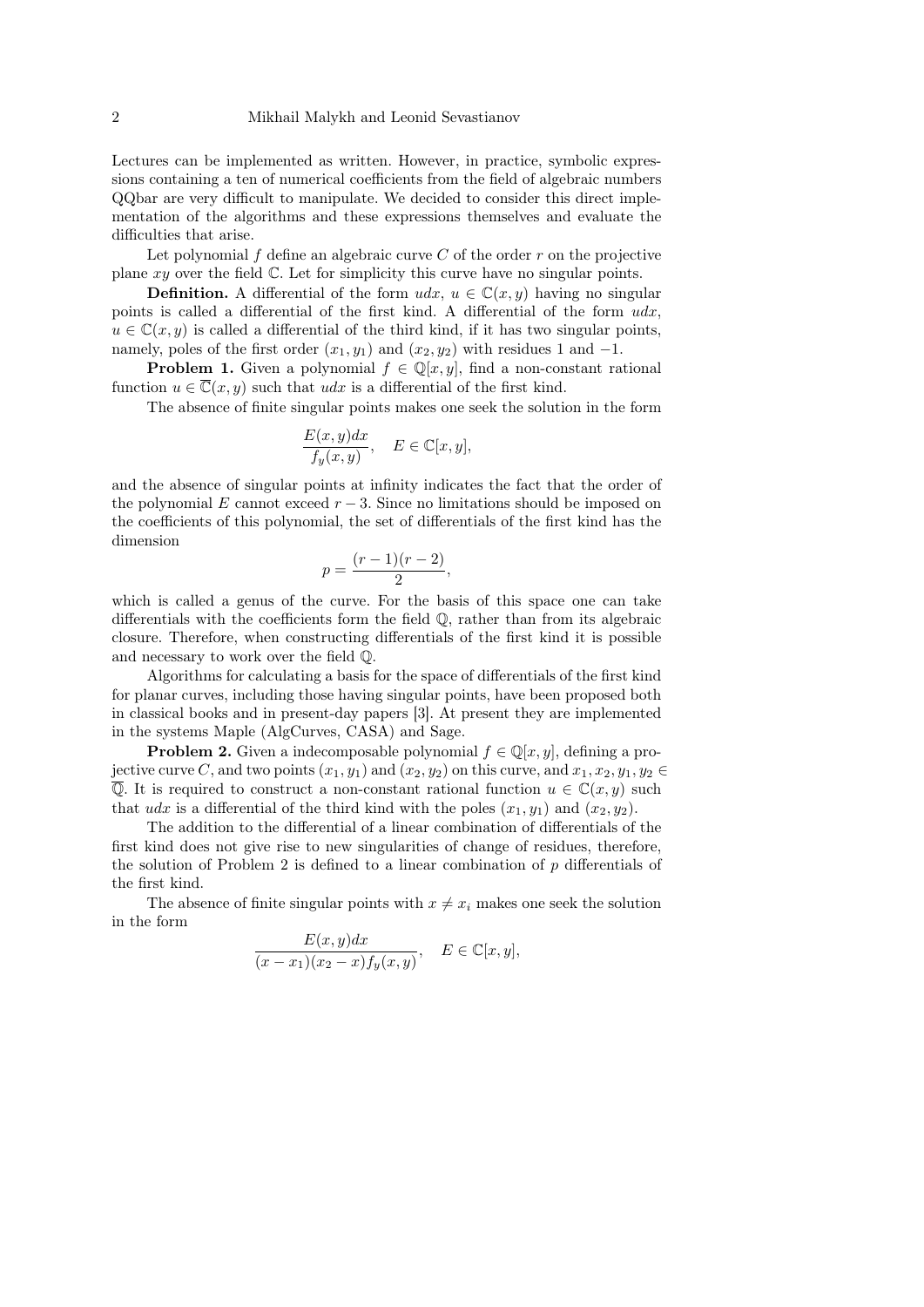and the absence of points at infinity indicates the fact that the order of the polynomial E cannot exceed  $r - 1$ . Equation

$$
f(x_i, y) = 0
$$

beside the root  $y = y_i$  has  $r - 1$  more roots; let us denote them as  $y'_i, \ldots, y_i^{(r-1)}$ . If there are no multiple roots among them, then the equations

$$
E(x_i, y_i^{(j)}) = 0, \quad i = 1, 2, j = 1, \dots, r - 1
$$

ensure the absence of singularities at point, different from  $(x_1, y_1)$  and  $(x_2, y_2)$ . The conditions for residues at these points give two more equations:

$$
E(x_1, y_1) = (x_2 - x_1) f_y(x_1, y_1), \quad E(x_2, y_2) = (x_2 - x_1) f_y(x_2, y_2).
$$

Thus, the solution to Problem 2 reduces to the solution of a system of linear equations with coefficients from QQbar, and the main difference of Problem 2 from Problem 1 is the necessity to extend the number field.

We wrote a directi realization of the described method in Sage and applied it to an elliptic curve

$$
x^3 - y^3 + 2xy + x - 2y + 1 = 0.
$$

The solution of Problem 2 led to six linear equations with six unknowns  $c_0, \ldots, c_5$ . To solve systes of equations, Sage uses a standard function solve, which does not support the operation with algebraic numbers. Therefore, we proceeded to matrices over the field of algebraic numbers and tried to solve the system of linear equations by means of function solve\_right. However, this function did not cope with this system in a reasonable amount of time.

Fortunately, the system of equations consists of two subsystems of the form

$$
E(x_i, y_i^{(j)}; c_0, \dots) = b_{i,j}, \quad j = 1, 2, \dots r,
$$
\n(1)

where  $y_i^{(j)}$  is te set of roots of equation  $f(x_i, y) = 0$  with respect to y. It can be symmetrized and its solution can be reduced to inverting matrices with rational coefficient. In the example considered, a visually graspable expression is obtained

 $(-0.9888519187910046?* x * y - y ^2 +$ 0.1254856073486862?\* x - 0.4533976515164038?\* y -2.205569430400590?) \* dx /( $(3* y^2 - 2* x + 2) * (x - 1) * x)$ 

Thus, such symmetrization is quite enough for efficient implementation of the method for constructing a differential of the third kind, proposed in Weierstrass's Lectures.

The next step in implementing algorithms, proposed in Weierstrass's Lectures, is the construction of the fundamental function. For this purpose, it is sufficient to construct a differential of the third kind with a movable pole. To execute symmetrization in this case, too, we intend to use a perfect tool — the package Symmetric Functions for Sage, which allows expressing a symmetric function from a ring  $K[x_1, \ldots, x_n]$  as a linear combination of elementary symmetric functions.